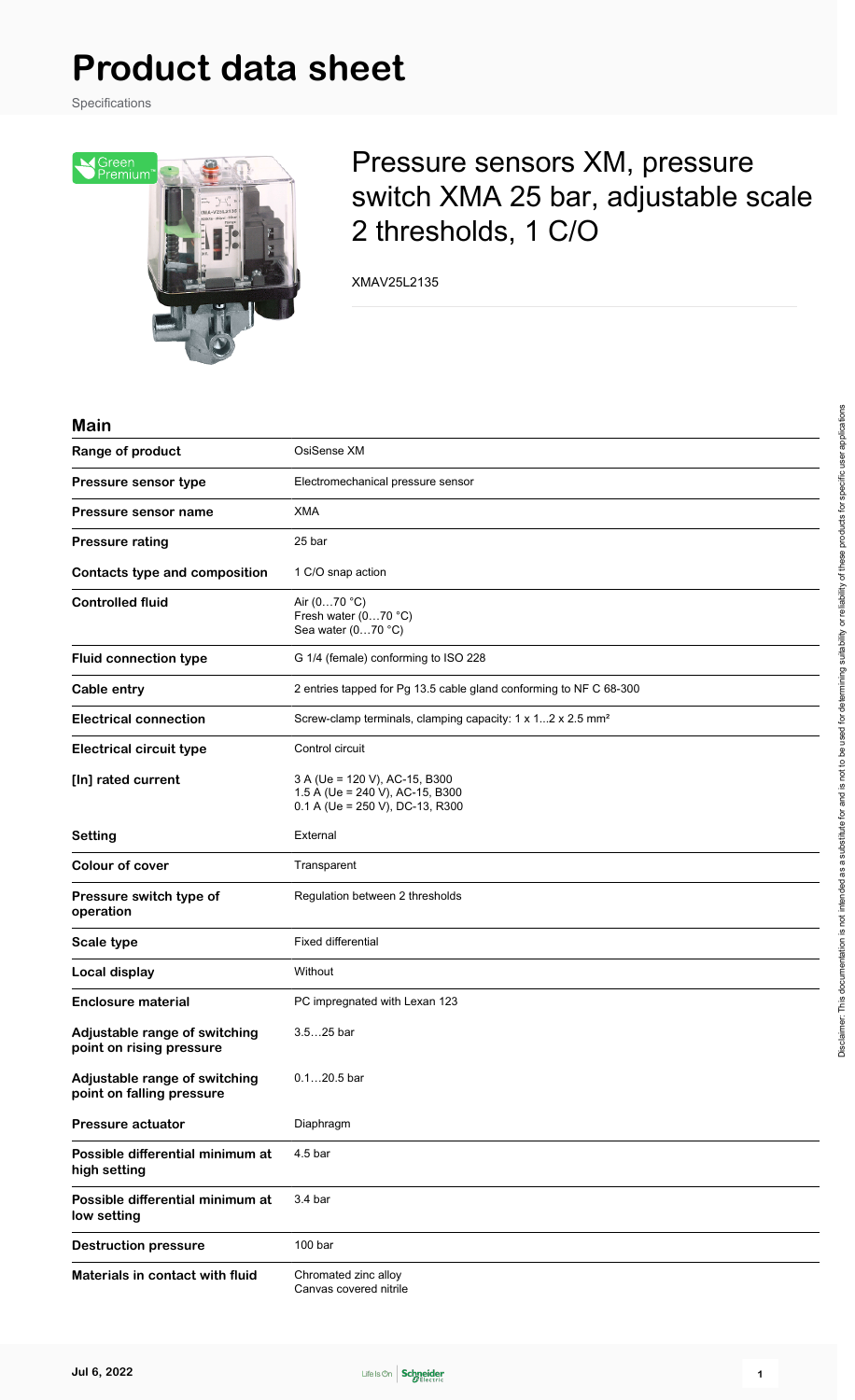| Complementary                               |                                                          |
|---------------------------------------------|----------------------------------------------------------|
| Height                                      | 133 mm                                                   |
| Width                                       | 57 mm                                                    |
| Depth                                       | 97.5 mm                                                  |
| <b>Operating position</b>                   | Any position                                             |
| Maximum permissible pressure<br>- per cycle | 31.25 bar                                                |
| <b>Short-circuit protection</b>             | 10 A cartridge fuse, type gG (gl)                        |
| <b>Maximum operating rate</b>               | 10 cyc/mn                                                |
| [Ui] rated insulation voltage               | 500 V conforming to EN/IEC 60947-1                       |
| [Uimp] rated impulse withstand<br>voltage   | 6 kV conforming to EN/IEC 60947-1                        |
| <b>Electrical durability</b>                | 1000000 cycles, 50/60 Hz, AC-15, 240 V / 3 A, lth = 10 A |
| <b>Mechanical durability</b>                | 1000000 cycles                                           |
| <b>Repeat accuracy</b>                      | 3.5%                                                     |
| Net weight                                  | $0.65$ kg                                                |

#### **Environment**

| <b>Standards</b>                            | EN/IEC 60947-5-1<br>CE.         |
|---------------------------------------------|---------------------------------|
| <b>Product certifications</b>               | <b>CSA</b><br>CCC<br>UL         |
| Ambient air temperature for<br>operation    | $-2570 °C$                      |
| Ambient air temperature for<br>storage      | $-4070$ °C                      |
| <b>Protective treatment</b>                 | <b>TC</b>                       |
| <b>Electrical shock protection</b><br>class | Class I conforming to IEC 536   |
| IP degree of protection                     | IP54 conforming to EN/IEC 60529 |

## **Packing Units**

| Unit Type of Package 1              | <b>PCE</b> |
|-------------------------------------|------------|
| Number of Units in Package 1        | 1          |
| Package 1 Weight                    | 684.0 g    |
| Package 1 Height                    | 6.2 cm     |
| Package 1 width                     | 17.2 cm    |
| Package 1 Length                    | 11.4 cm    |
| Unit Type of Package 2              | S03        |
| <b>Number of Units in Package 2</b> | 16         |
| Package 2 Weight                    | 11.568 kg  |
| Package 2 Height                    | 30 cm      |
| Package 2 width                     | 30 cm      |
| Package 2 Length                    | 40 cm      |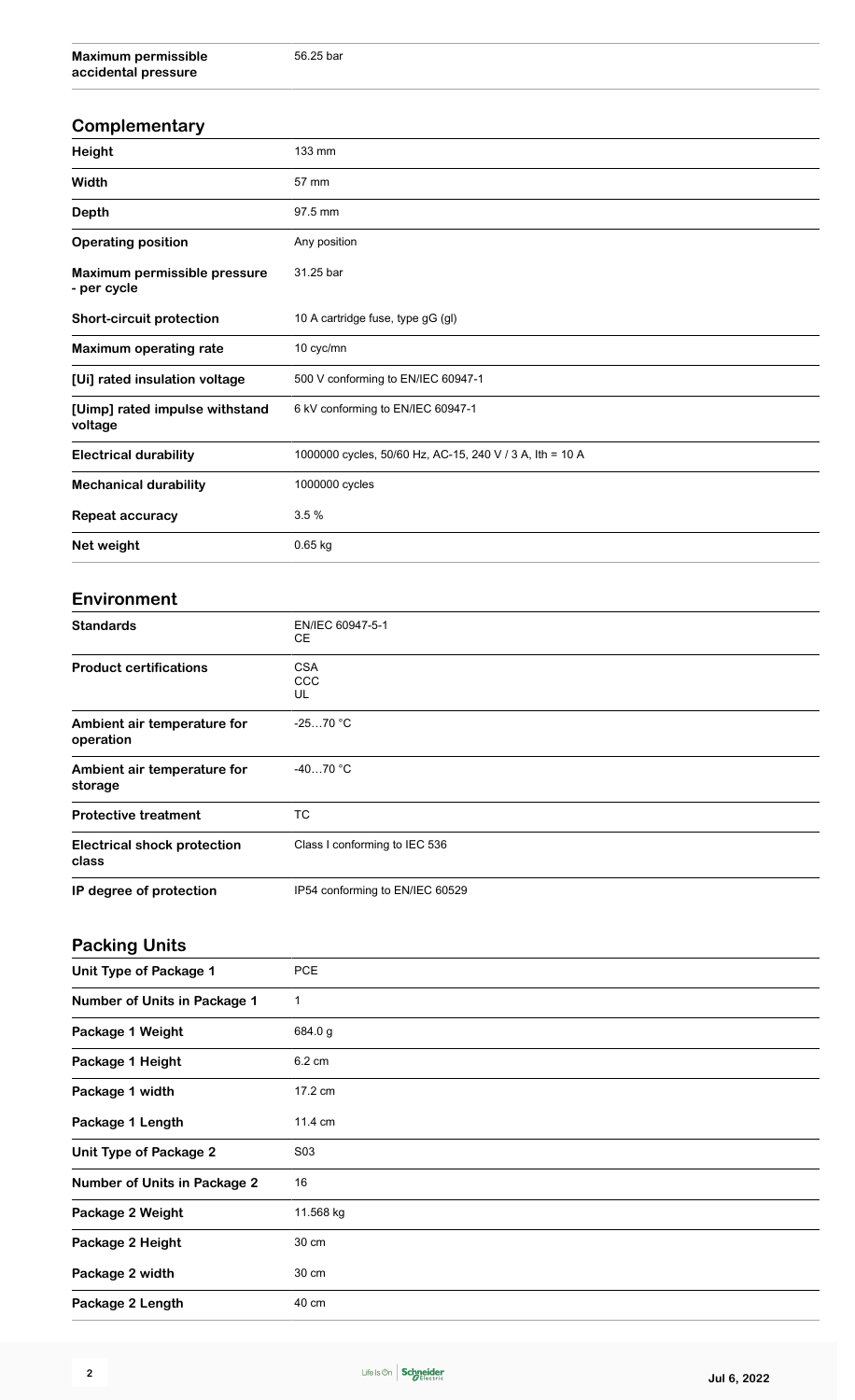## **Offer Sustainability**

| Sustainable offer status        | Green Premium product                                                                                                                                                                                                                                                                                                                          |
|---------------------------------|------------------------------------------------------------------------------------------------------------------------------------------------------------------------------------------------------------------------------------------------------------------------------------------------------------------------------------------------|
| <b>REACh Regulation</b>         | <b>REACh Declaration</b>                                                                                                                                                                                                                                                                                                                       |
| <b>EU RoHS Directive</b>        | Pro-active compliance (Product out of EU RoHS legal scope)<br><b>EU RoHS Declaration</b>                                                                                                                                                                                                                                                       |
| Mercury free                    | Yes                                                                                                                                                                                                                                                                                                                                            |
| RoHS exemption information      | <b>Yes</b>                                                                                                                                                                                                                                                                                                                                     |
| <b>Environmental Disclosure</b> | <b>Product Environmental Profile</b>                                                                                                                                                                                                                                                                                                           |
| California proposition 65       | WARNING: This product can expose you to chemicals including: Diisononyl phthalate (DINP), which<br>is known to the State of California to cause cancer, and Di-isodecyl phthalate (DIDP), which is known<br>to the State of California to cause birth defects or other reproductive harm. For more information go to<br>www.P65Warnings.ca.gov |

#### **Contractual warranty**

**Warranty** 18 months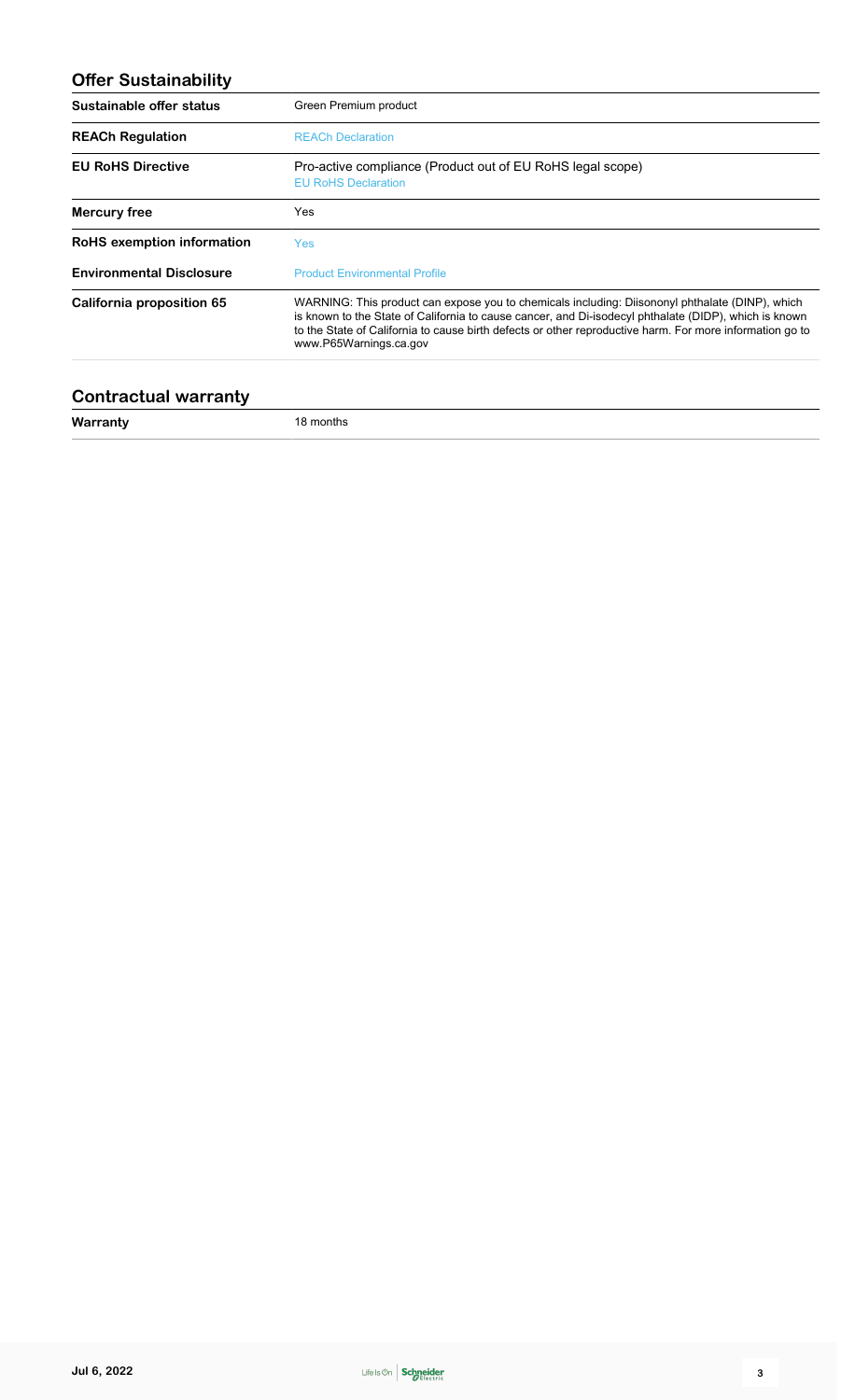**XMAV25L2135**

Dimensions Drawings

#### **Dimensions**



**(1)** 2 tapped entries PG 13.5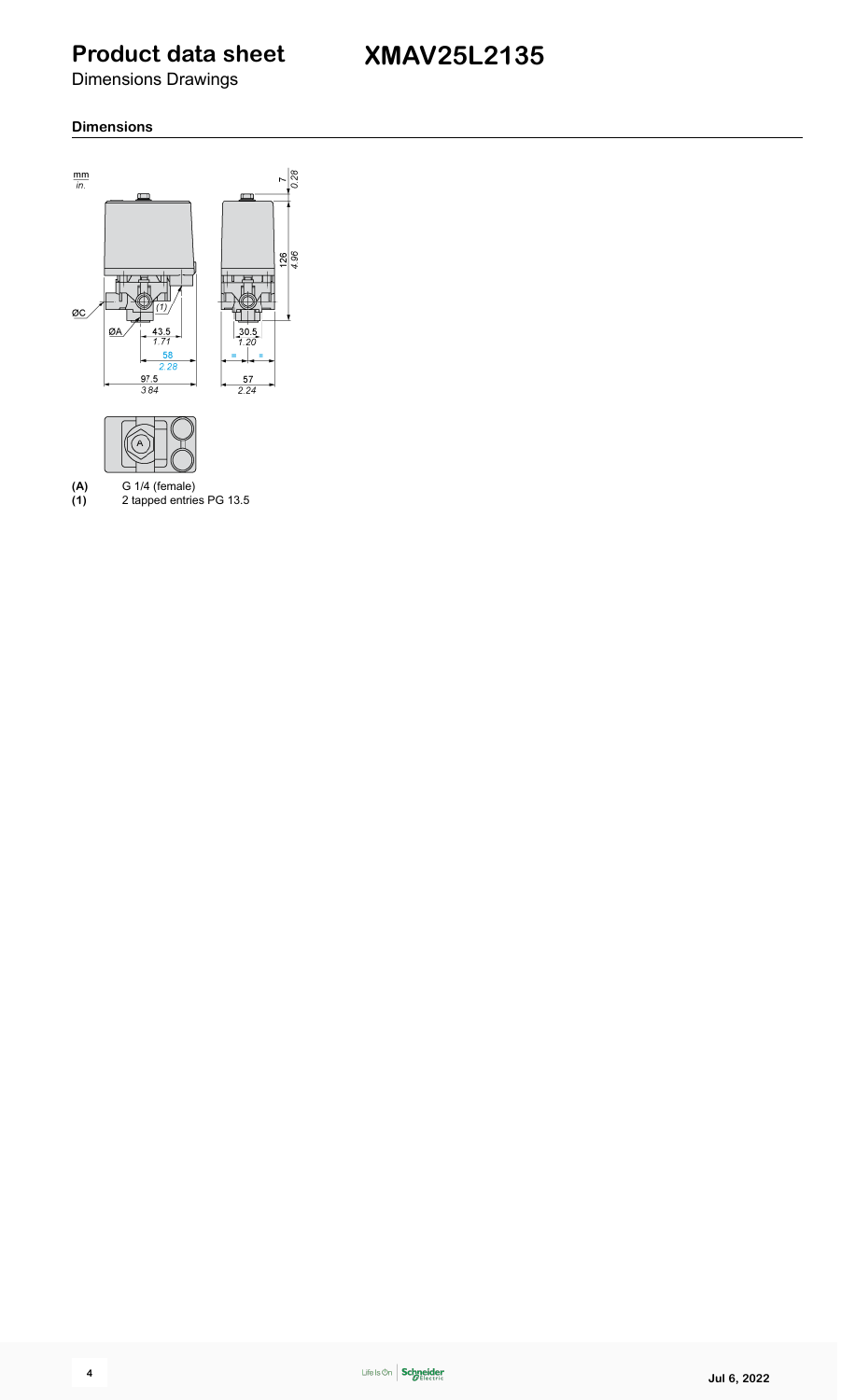Mounting and Clearance

### **Minimum Mounting Clearance**



**(ØA)** G 1/4 (female) **(1)** Minimum clearance zone for screwing-on pressure switch at point A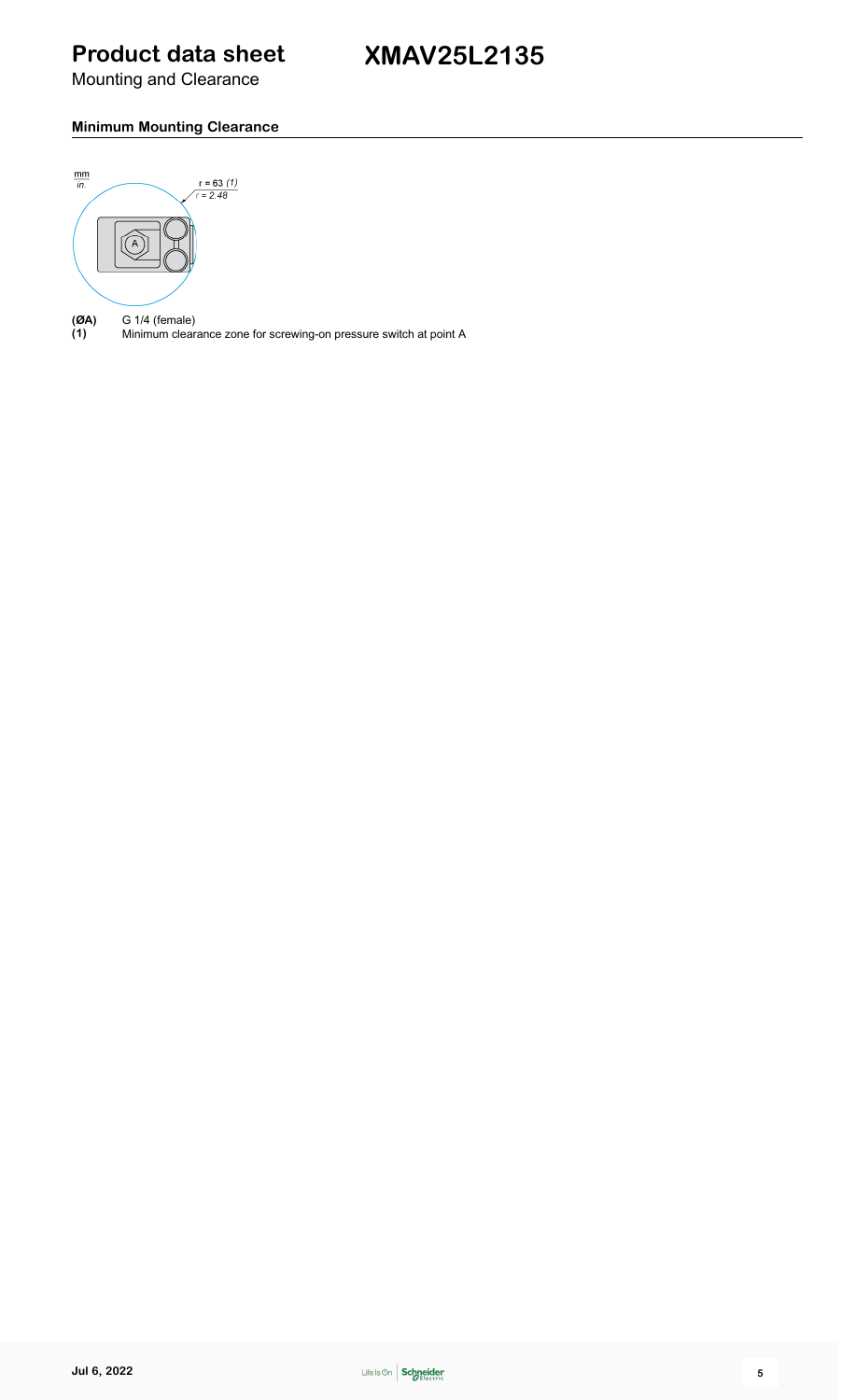Connections and Schema

#### **Wiring Diagram**